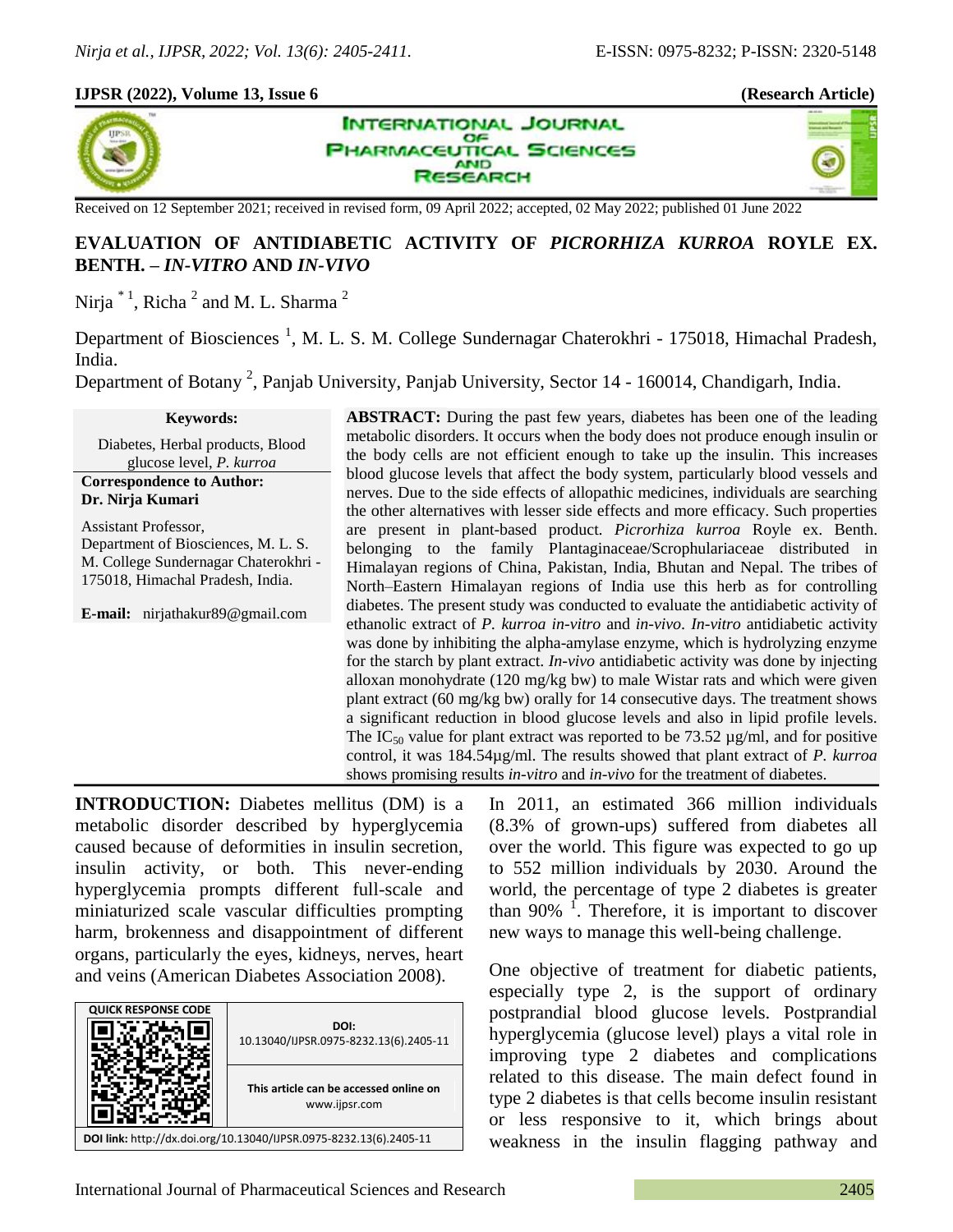reduced glucose uptake in target tissues like muscles and fats. At present, treatments to treat diabetes include incorporating insulin and different oral antidiabetic operators, such as sulfonylureas, biguanides, and glinides. Despite the impressive development in the treatment of diabetes by oral hypoglycemic operators, there is a need for new medications since existing medications have a few impediments what's more destructive impacts. It has been accounted for that treatment with plant extracts encourages actuation of β-cells, regranulation, and insulinogenic impacts  $2$ .

*Picrorhiza kurroa* (family Scrophulariaceae) is a perennial herb which grows wild in alpine regions in Himalayas. It commonly grows in rock crevices and also in organic soils. The leaves of *P*. *kurroa* are basal and alternate, approximately 5-10 cm long and possess a thick, subcylindrical, straightelongated rhizome that may be curved to some extent. This plant flowers from June to September produce pale-blue, showy flowers arranged in dense terminal racemes **Fig. 1**. The root powder decoction is used twice a day for the treatment of diabetes.



**FIG. 1:** *PICRORHIZA KURROA* **ROYLE EX BENTH.**

**MATERIALS AND METHODS:** Field trips were undertaken to collect the plant material during its flowering season *i.e.* between May-September. Local herbal healers, elderly individuals, shepherds and vaids were contacted to gather the information related to the various antidiabetic plants of the region. The information gathered includes the local name of the plant, part of the plant used, mode of preparation and consumption of the drug.

The plant was collected from Jagatsukhin Kullu district of Himachal Pradesh. The plants were first thoroughly washed with tap water and then with distilled water to prepare the plant extract. The washed plants were shade dried for 4 days and then powdered in a grinder. The powdered plant material was stored in air-tight plastic bags at room temperature, away from the light. Twenty-five grams of powder was added to 50 ml of 70% ethanol and kept on a shaker for 24 h. After that, the extract was filtered through Whatman filter paper and the filtrate was evaporated at room temperature. The remaining residue was stored at 4 °C for future utilization. This filtrate was used for the investigation of its antioxidant and antidiabetic potential.

**Preliminary Phytochemical Screening:** The phytochemical screening of *P. kurroa* was done by the given procedure of Trease and Evans  $\frac{3}{2}$ ; Siddiqui and Ali<sup>4</sup>.

*In-vitro* **Study of Antidiabetic Activity:** The alpha-amylase inhibition assay was adopted and modified from Confortiet al<sup>5</sup>. The enzyme solution was prepared fresh by dissolving 0.001 g of alphaamylase in 100 mL of 20 mM sodium phosphate buffer (pH 6.9).

**Animal Ethical Clearance:** The research proposal was approved by the Institutional Animals Ethics Committee (IAEC), Central Animal House, Panjab University, Chandigarh (Regd.No.45/99/CPCSEA; Dated: March 11, 1999), and all the protocols for the investigation was also approved by IAEC.

**Animal Procurement:** 8-10 weeks older male Wistar rats were used for *in-vivo* study. The rats were obtained from Central Animal House Panjab University Chandigarh (45/99/CPCSEA). The rats were employed to assess the antidiabetic activity, and the lipid profile was checked. Rats were housed in a clean cage.

**Experimental Induction:** The rats fasted for 16- 18h before the induction of diabetes <sup>6</sup> .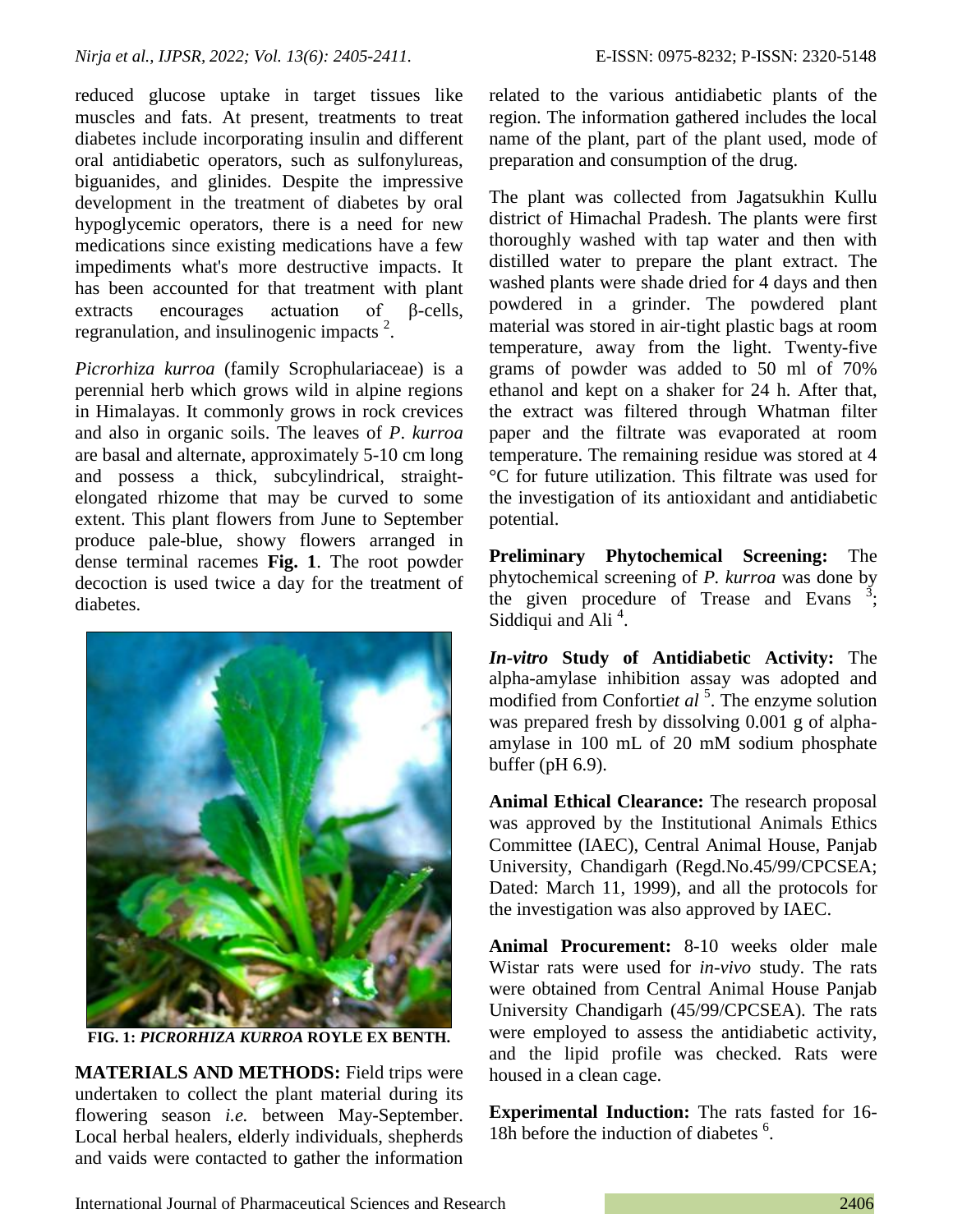Animals were made diabetic with a single intraperitoneal injection (i.p) of 160 mg/kg body weight of alloxan. Rats with fasting blood glucose levels of more than 200mg/dl were considered diabetic rats and taken for experimentation  $7, 8$ . The body weight and blood glucose level of each rat was measured on the  $1^{st}$ ,  $7^{th}$ , and  $14^{th}$  day of treatment. Blood glucose level was determined by code free Glucometer.

**Experimental Design and Preparation of Dose:**  Four groups of rats, 5 in each group, were given the following treatment.

**Group 1:** Normal control.

**Group 2:** Diabetic control (Alloxan 160mg/kg bw).

**Group 3:** Alloxan (160mg/kg bw) + plant extract  $(60mg/kg$  bw).

**Group 4:** Alloxan (160 mg/kg bw) + standard drug, glibenclamide (5mg/kg bw).

Change in body weight % and glycemic change % after  $14<sup>th</sup>$  days were calculated by the formula  $\frac{9}{1}$ .

**Biochemical Studies:** At the end of the 14<sup>th</sup> day of the experiment, blood samples were collected, and serum was separated and used further for biochemical estimation. The level of total cholesterol  $^{10}$ , Triglyceride  $^{11}$ , HDL  $^{12}$ , VLDL and LDL  $^{13}$  was measured.

**Histopathological Observations:** Pancreas were collected in 10% of formalin solution, and the sections were stained with hematoxylin-eosin stain, and further observations were made.

**Statistical Analysis:** The values for body weight, blood glucose level, and biochemical estimations were expressed as Mean±SEM of five replicates and analyzed by one-way ANOVA using SPSS version 16.0 followed by Dunnet's test. The values when P≤0.05, were considered statistically significant.

## **RESULTS:**

*In-vitro* **Antidiabetic Activity:** The alpha-amylase inhibitory activity by ethanolic rhizome extract of *P. kurroa* and acarbose investigated at different concentrations *i.e* 50, 100, 150, 200 and 250 µg/ml. The IC<sup>50</sup> value for ethanolic extract of *P. kurroa* was found 73.52 µg/ml. Our positive control *i.e* acarbose showed an  $IC_{50}$  value at concentration of 184.54 µg/ml as shown in **Table 1** and **Fig. 2.**

**TABLE 1: PERCENTAGE OF ALPHA-AMYLASE INHIBITION AND IC<sup>50</sup> VALUES BY ETHANOLIC RHIZOME EXTRACT OF** *P. KURROA* **AT VARIOUS CONCENTRATION**

| Concentration     | $%$ inhibition by P. | IC $_{50}$ (µg/ml) of <i>P</i> . | % inhibition by  | $IC_{50}$ of    |
|-------------------|----------------------|----------------------------------|------------------|-----------------|
| $(\mu\varrho/ml)$ | <i>kurroa</i>        | <i>kurroa</i>                    | <b>Acarbose</b>  | <b>Acarbose</b> |
| 50                | $41.78 + 2.11$       | $73.52 \pm 2.81$                 | $13.35 + 2.00$   | $184.54 + 6.43$ |
| 100               | $75.83 \pm 1.18$     |                                  | $17.12 \pm 3.01$ |                 |
| 150               | $86.06 \pm 1.93$     |                                  | $40.84 + 2.10$   |                 |
| 200               | $91.85 \pm 2.04$     |                                  | $55.73 \pm 2.10$ |                 |
| 250               | $92.51 \pm 1.49$     |                                  | $62.60 \pm 1.98$ |                 |

Values are expressed as Mean± SEM of three replicates.



**FIG. 2: % INHIBITION OF ALPHA-AMYLASE BY ETHANOLIC RHIZOME EXTRACT OF** *P. KURROA*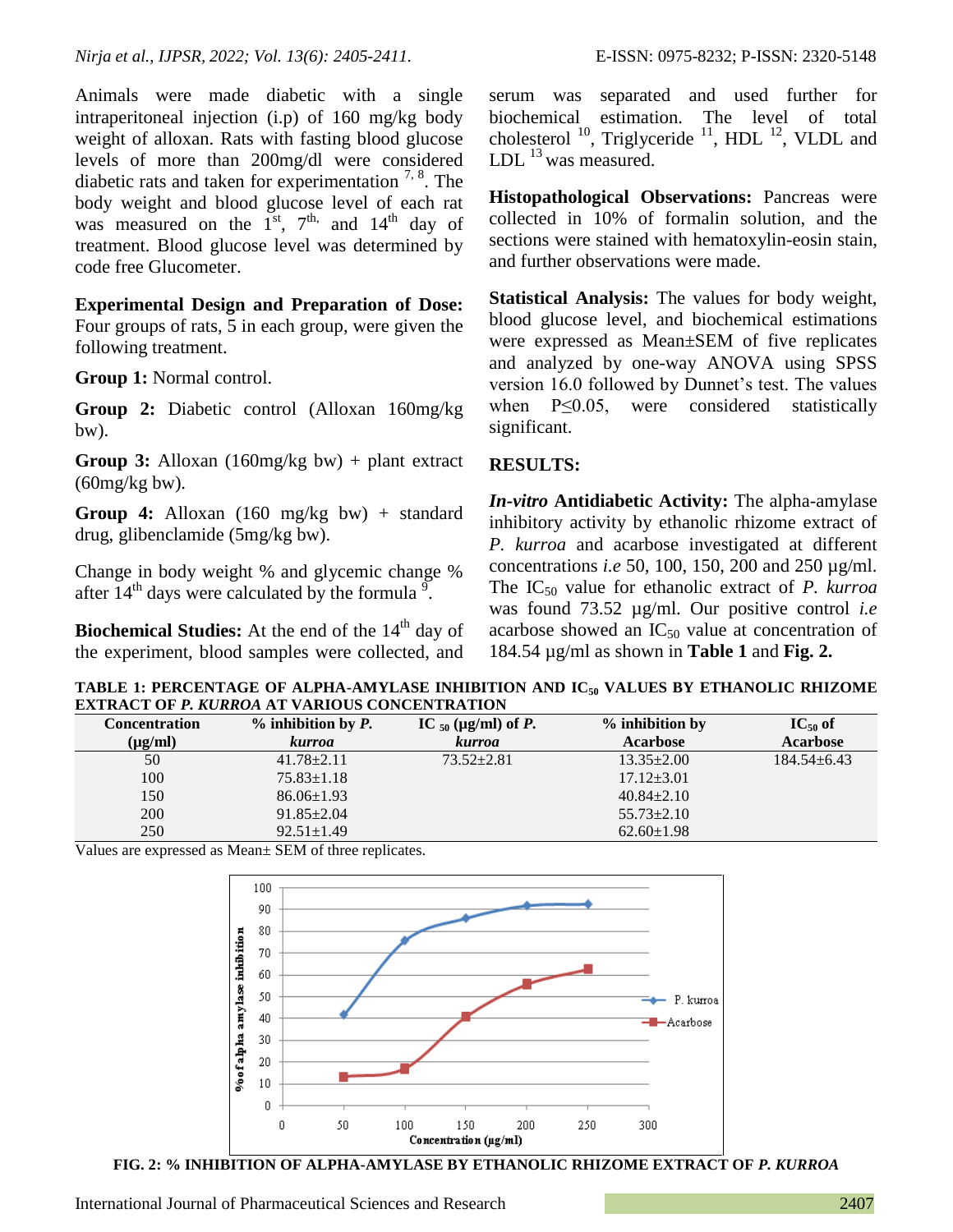*In-vivo* **Antidiabetic Activity:** Effect on average body weight: *P. kurroa* treated group showed an increase of 2.94 % after the extract treatment. The

diabetic untreated group showed a reduction in the body weight %, which was 11.33% **Table 2** and **Fig. 3.**

**TABLE 2: EFFECT OF ETHANOLIC EXTRACT OF** *P. KURROA* **ON AVERAGE BODY WEIGHT OF ALLOXAN-INDUCED DIABETIC RATS**

| Group                                            |                  | Average body weight (gm)  |                            |                |
|--------------------------------------------------|------------------|---------------------------|----------------------------|----------------|
|                                                  | Day 1            | Day 14<br>Day 7           |                            | Change in body |
|                                                  |                  |                           |                            | weight $\%$    |
| Normal control                                   | $218 \pm 3.74$   | $230^{bcd} + 4.47$        | $240^{bcd}$ +4.47          | 10.09          |
| Diabetic control (Alloxan 160mg/kg bw)           | $203^a \pm 2.00$ | $189^{\text{acd}}\pm4.00$ | $180^{\text{acd}}\pm 3.54$ | $-11.33$       |
| Alloxan $(160mg/kg$ bw $)+$                      | $204^a \pm 1.87$ | $208^{ab} \pm 1.22$       | $210^{ab} \pm 0.75$        | 2.94           |
| EtPE (60mg/kg) of P. kurroa                      |                  |                           |                            |                |
| Alloxan $(160mg/kg$ bw)+Glibenclamide $(5mg/kg)$ | $204^a + 2.45$   | $205^{ab} \pm 1.87$       | $206^{ab}$ + 1.97          | 0.98           |

bw- body weight; EtPE-Ethanolic Plant Extract. <sup>a</sup> P≤0.05 when compared with normal control, <sup>b</sup>P≤0.05 when compared with diabetic control, °P≤0.05 when compared with alloxan-induced diabetic rats treated with ethanolic extract of *P. kurroa*. <sup>d</sup>P≤0.05 when compared with alloxan-induced diabetic rats treated with standard drug glibenclamide.



**FIG. 3: DIFFERENCE IN THE AVERAGE BODY WEIGHT BETWEEN AND WITHIN THE GROUP IN ALLOXAN-INDUCED DIABETIC RATS TREATED WITH ETHANOLIC** *P. KURROA* **EXTRACT.** Group1- Normal control, Group 2- Diabetic control, Group 3- Alloxan+ *P. kurroa*, Group 4- Alloxan + Glibenclamide.

**Effect on Average Blood Glucose Level:** In diabetic control untreated group the % of glycaemic change was increased by 22.87 and in *P.*  53.47 **Table 3** and **Fig. 4.**

*kurroa* extract, it was reported to be reduced by

#### **TABLE 3: EFFECT OF ETHANOLIC PLANT EXTRACT OF** *P. KURROA* **ON AVERAGE BLOOD GLUCOSE LEVEL OF ALLOXAN-INDUCED DIABETIC RATS**

| Group                                         | Average blood glucose level (mg/dl) |                           |                         |                   |  |
|-----------------------------------------------|-------------------------------------|---------------------------|-------------------------|-------------------|--|
|                                               | Day 1                               | Day 7                     | Day $14$                | Glycaemic change% |  |
| Normal control                                | $122+1.79$                          | $124.80 \pm 1.28$         | $124+1.22$              | 1.64              |  |
| Diabetic control                              | $411^a \pm 7.48$                    | $450^{\text{acd}}\pm7.07$ | $505^{\text{acd}}+2.34$ | 22.87             |  |
| (Alloxan 160mg/kg bw)                         |                                     |                           |                         |                   |  |
| Alloxan(160mg/kgbw)+EtPE                      | $404^a + 7.48$                      | $298^{abd}+3.74$          | $188^{ab}+2.55$         | $-53.47$          |  |
| $(60mg/kg$ bw) of <i>P. kurroa</i>            |                                     |                           |                         |                   |  |
| Alloxan(160mg/kgbw)+Glibenclamide (5mg/kg bw) | $402^{\circ}$ ±6.63                 | $304^{abc} \pm 2.45$      | $190^{ab}$ + 3.54       | $-52.73$          |  |

bw- body weight; EtPE-Ethanolic Plant Extract. <sup>a</sup> P≤0.05 when compared with normal control, <sup>b</sup>P≤0.05 when compared with diabetic control, P≤0.05 when compared with alloxan-induced diabetic rats treated with ethanolic extract of *P. kurroa.*, <sup>d</sup>P≤0.05 when compared with alloxan-induced diabetic rats treated with standard drug glibenclamide. Each value represents as mean $\pm$ SEM of 5 observations (one way ANOVA followed by Dunnett's T test) where values are statistically significant at P≤0.05.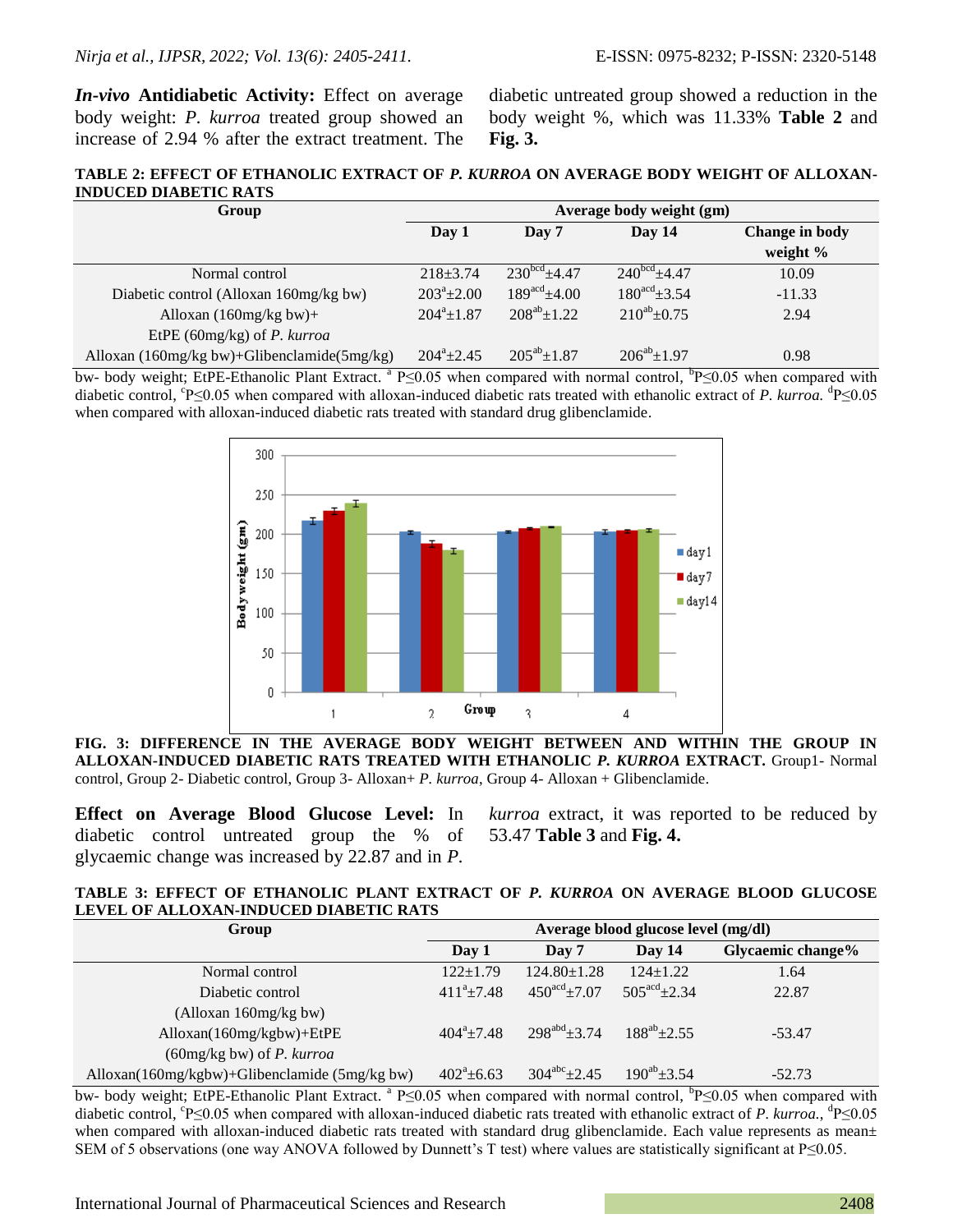

**FIG. 4: DIFFERENCE IN THE BLOOD GLUCOSE LEVEL WITHIN AND AMONG THE GROUPS WHEN TREATED WITH** *P. KURROA***ETHANOLIC EXTRACT.** Group 1 – Normal control, Group 2- Diabetic control (alloxan alone), Group 3- Alloxan + *P. kurroa*, Group 4- Alloxan+ Glibenclamide, Each value represents as mean  $\pm$  SEM of 5 observations.

**Effect on Serum Lipid Profile and Creatinine Level:** The level of TC, TG, VLDL, LDL, TC/HDL and LDL and Creatinine get reduced after the treatment with the plant extract. The level of HDL get reduced after the treatment as shown in **Table 4** and **Fig. 5.**

**TABLE 4: SERUM LIPID PROFILE AND CREATININE LEVEL OF** *P. KURROA*

| Group                                         | TC                      | TG                    | <b>HDL</b>             | VLDL                   | <b>LDL</b>             | <b>TC/HDL</b>         | <b>Creatinine</b>   |
|-----------------------------------------------|-------------------------|-----------------------|------------------------|------------------------|------------------------|-----------------------|---------------------|
|                                               | (mg/dl)                 | (mg/dl)               | (mg/dl)                | (mg/dl)                | (mg/dl)                | (mg/dl)               | (mg/dl)             |
| Normal                                        | $92.35^{b}$             | $85.54^{bd}$          | $32.29^{b}$            | $17.10^{bd}$           | $42.94^{b}$            | $2.83^{b}$            | 0.56 <sup>bcd</sup> |
| control                                       | $\pm 1.46$              | $\pm 1.62$            | $\pm 0.73$             | $\pm 0.32$             | $\pm 1.78$             | $\pm 0.08$            | $\pm 0.01$          |
| Diabetic control                              | $127.62$ <sup>acd</sup> | $145.53^{\text{acd}}$ | $23.26$ <sup>acd</sup> | $29.10$ <sup>acd</sup> | $75.26$ <sup>acd</sup> | $5.51$ <sup>acd</sup> | 2.00 <sup>acd</sup> |
|                                               | $\pm 1.14$              | $\pm 2.84$            | $\pm 1.18$             | $\pm 0.57$             | $\pm 1.74$             | $\pm 0.25$            | $\pm 0.02$          |
| Alloxan + plant extract $(P. \text{ kurrea})$ | $93.22^{b}$             | $85.00^{bd}$          | $30.69^b$              | $17.00^{bd}$           | $45.53^{b}$            | $3.01^{\rm b}$        | $0.62^{ab}$         |
|                                               | $\pm 1.40$              | $\pm 1.47$            | $\pm 0.50$             | $\pm 0.29$             | $\pm 1.61$             | $\pm 0.07$            | $\pm 0.01$          |
| $Alloxan + glibenclamide$                     | $93.36^{b}$             | $91.95^{abc}$         | $30.25^{b}$            | $18.39$ <sup>abc</sup> | $45.73^{b}$            | $3.10^{b}$            | $0.61^{ab}$         |
|                                               | $\pm 1.32$              | $\pm 0.85$            | $\pm 0.45$             | $\pm 0.17$             | ±1.50                  | $\pm 0.10$            | $\pm 0.01$          |

TC -Total cholesterol, TG-Triglycerides, HDL- High-Density Lipoprotein, VLDL- Very Low-Density Lipoprotein, LDL- Low Density Lipoprotein, TC/HDL- Total cholesterol/ High-Density Lipoprotein. <sup>a</sup> P≤0.05 when compared with normal control,  $\rm{^{b}P \leq }0.05$  when compared with diabetic control,  $\rm{^{c}P \leq }0.05$  when compared with alloxan-induced diabetic rats treated with ethanolic extract of *P. kurroa*, <sup>d</sup>P≤0.05 when compared with alloxan-induced diabetic rats treated with standard drug glibenclamide. Each value represents Mean±SEM of 5 observations (one way ANOVA followed by Dunnett's T test) where values are statistically significant at P≤0.05.



**FIG. 5: DIFFERENCE IN THE SERUM LIPID PROFILE LEVEL AND CREATININE LEVEL IN ALLOXAN-INDUCED DIABETIC RATS WHEN TREATED WITH ETHANOLIC EXTRACT OF** *P. KURROA***.** Each value represents 5 observations of mean± SEM.

International Journal of Pharmaceutical Sciences and Research 2409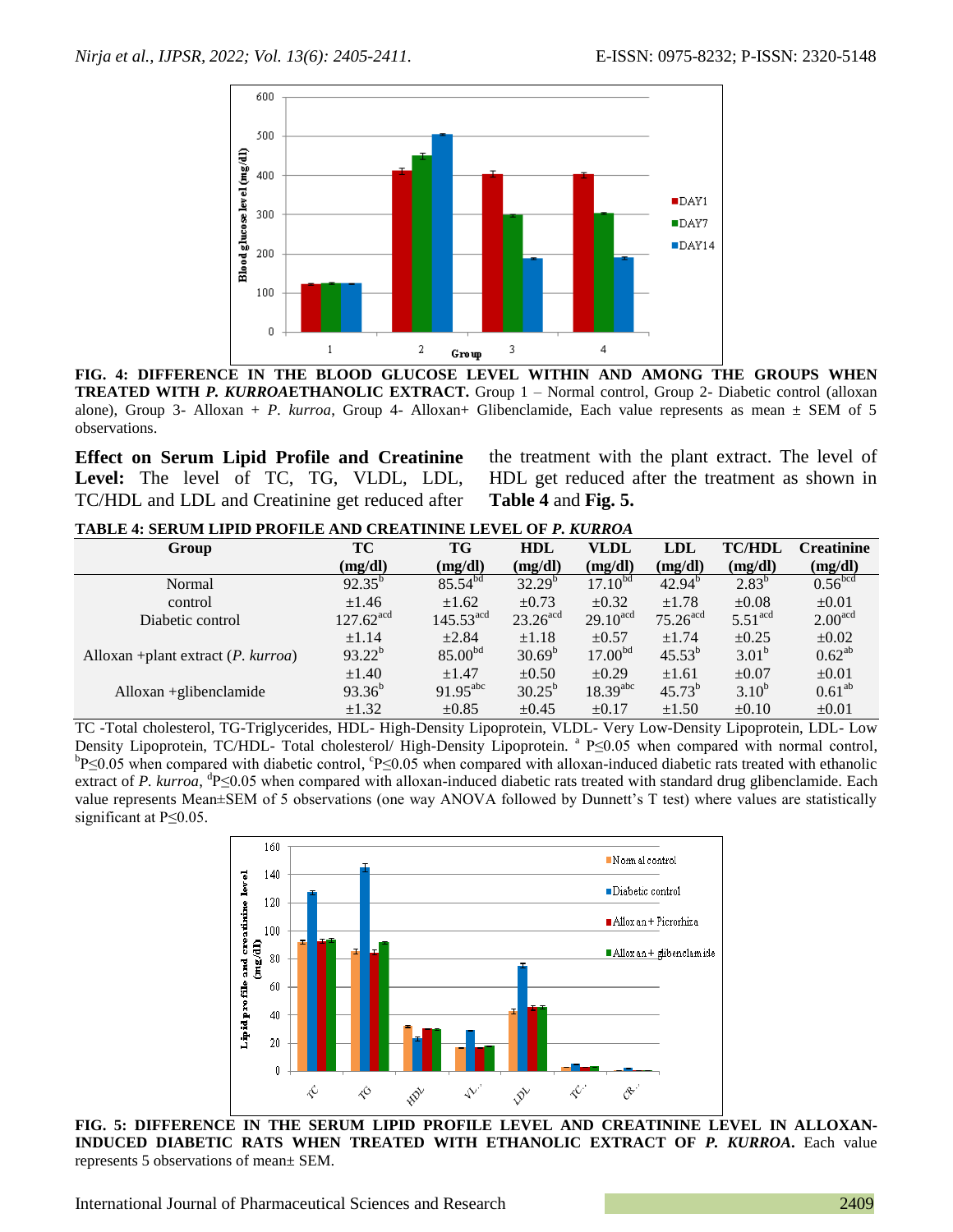**Histopathological Study:** The pancreas of the normal control group does not show any abnormality. Islets of Langerhans are embedded in the acinar cell. The pancreas of diabetic control shows large area of inflammation. The acinar cells are separated by inflammation. The pancreas of alloxan-induced diabetic rats treated with plant extract shows good recovery and less inflammation (**Fig. 6).**





**DISCUSSION:** The present study was conducted to find out the possible antidiabetic potential of ethanolic extract of *P. kurroa*as; this plant is used by the local people of Kullu district of Himachal Pradesh. The ethanolic extract of *P. kurroa* extract was reported to have an inhibitory effect on alphaamylase, an enzyme that breaks down starch into more simple sugars. The alpha amylase inhibitors can postpone the starch absorption and diminish the rate of glucose retention  $^{14}$ . Thusly, they can diminish the weakened postprandial plasma glucose levels and enhance glucose resilience in diabetic patients. The percentage of alpha-amylase inhibition by the plant extract was reported to be 41.78% and for acarbose (positive control) it was reported to be 13.35 %. At all the concentrations, the plant extract shows more inhibition as compared to the control. The  $IC_{50}$  value for *P*. *kurroa* was found to be 73.52 µg/ml, and for acarbose it was 184.54 µg/ml, which demonstrates it to be a more effective antidiabetic. Alpha-

amylase inhibitors may be of great value as novel therapeutic agents  $15$ . The plant extract of *P*. *kurroa*has can regenerate the beta cells of pancreas, increase the production of insulin, and hence help reduce blood glucose levels. The enzyme  $\alpha$ amylase is responsible for hydrolyzing dietary starch into maltose, breaking down to glucose prior to absorption. Beta-amylase inhibition significantly reduces postprandial glucose level in diabetic and borderline patients. The delay in carbohydrate absorption with a plant-based alpha-amylase inhibitor provides a therapeutic approach for the treatment of type 2 diabetes  $16$ . The inhibition of the alpha amylase can be an important strategy for the treatment of diabetes  $17, 18$ . The blood glucose level in *P. kurroa* treated extract was significantly reduced compared to the diabetic control groups, which were alloxan-only treated groups. In type-2 diabetes, there is a marked imbalance in lipid metabolism<sup>19</sup>. Diabetic dyslipidemia is characterized by low HDL-C and elevated level of